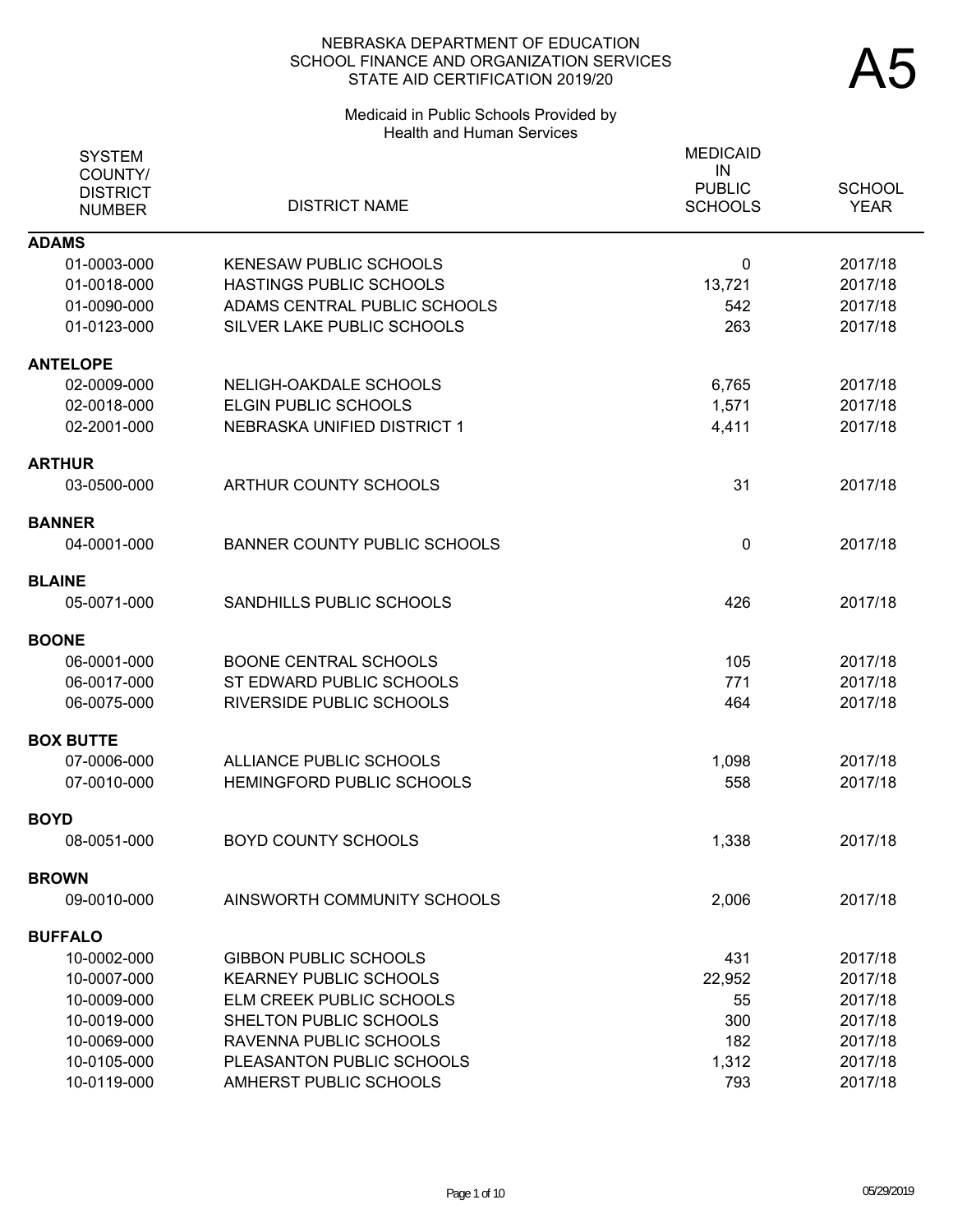# Medicaid in Public Schools Provided by Health and Human Services

| <b>SYSTEM</b><br>COUNTY/<br><b>DISTRICT</b><br><b>NUMBER</b> | <b>DISTRICT NAME</b>                | <b>MEDICAID</b><br>IN<br><b>PUBLIC</b><br><b>SCHOOLS</b> | <b>SCHOOL</b><br><b>YEAR</b> |
|--------------------------------------------------------------|-------------------------------------|----------------------------------------------------------|------------------------------|
| <b>BURT</b>                                                  |                                     |                                                          |                              |
| 11-0001-000                                                  | TEKAMAH-HERMAN COMMUNITY SCHS       | $\mathbf 0$                                              | 2017/18                      |
| 11-0014-000                                                  | OAKLAND CRAIG PUBLIC SCHOOLS        | 63                                                       | 2017/18                      |
| 11-0020-000                                                  | LYONS-DECATUR NORTHEAST SCHS        | 955                                                      | 2017/18                      |
| <b>BUTLER</b>                                                |                                     |                                                          |                              |
| 12-0056-000                                                  | DAVID CITY PUBLIC SCHOOLS           | 994                                                      | 2017/18                      |
| 12-0502-000                                                  | EAST BUTLER PUBLIC SCHOOLS          | 0                                                        | 2017/18                      |
| <b>CASS</b>                                                  |                                     |                                                          |                              |
| 13-0001-000                                                  | PLATTSMOUTH COMMUNITY SCHOOLS       | 824                                                      | 2017/18                      |
| 13-0022-000                                                  | <b>WEEPING WATER PUBLIC SCHOOLS</b> | 24                                                       | 2017/18                      |
| 13-0032-000                                                  | LOUISVILLE PUBLIC SCHOOLS           | $\mathbf{0}$                                             | 2017/18                      |
| 13-0056-000                                                  | <b>CONESTOGA PUBLIC SCHOOLS</b>     | 0                                                        | 2017/18                      |
| 13-0097-000                                                  | ELMWOOD-MURDOCK PUBLIC SCHOOLS      | 0                                                        | 2017/18                      |
| <b>CEDAR</b>                                                 |                                     |                                                          |                              |
| 14-0008-000                                                  | HARTINGTON NEWCASTLE PUBLIC SCHOOLS | 268                                                      | 2017/18                      |
| 14-0045-000                                                  | RANDOLPH PUBLIC SCHOOLS             | 1,368                                                    | 2017/18                      |
| 14-0054-000                                                  | LAUREL-CONCORD-COLERIDGE SCHOOL     | 3,913                                                    | 2017/18                      |
| 14-0101-000                                                  | <b>WYNOT PUBLIC SCHOOLS</b>         | 0                                                        | 2017/18                      |
| <b>CHASE</b>                                                 |                                     |                                                          |                              |
| 15-0010-000                                                  | <b>CHASE COUNTY SCHOOLS</b>         | 0                                                        | 2017/18                      |
| 15-0536-000                                                  | <b>WAUNETA-PALISADE PUBLIC SCHS</b> | 0                                                        | 2017/18                      |
| <b>CHERRY</b>                                                |                                     |                                                          |                              |
| 16-0006-000                                                  | <b>VALENTINE COMMUNITY SCHOOLS</b>  | 1,496                                                    | 2017/18                      |
| 16-0030-000                                                  | CODY-KILGORE PUBLIC SCHS            | 168                                                      | 2017/18                      |
| <b>CHEYENNE</b>                                              |                                     |                                                          |                              |
| 17-0001-000                                                  | SIDNEY PUBLIC SCHOOLS               | 1,162                                                    | 2017/18                      |
| 17-0003-000                                                  | LEYTON PUBLIC SCHOOLS               | 360                                                      | 2017/18                      |
| 17-0009-000                                                  | POTTER-DIX PUBLIC SCHOOLS           | 140                                                      | 2017/18                      |
| <b>CLAY</b>                                                  |                                     |                                                          |                              |
| 18-0002-000                                                  | <b>SUTTON PUBLIC SCHOOLS</b>        | $\mathbf 0$                                              | 2017/18                      |
| 18-0011-000                                                  | HARVARD PUBLIC SCHOOLS              | 345                                                      | 2017/18                      |
| <b>COLFAX</b>                                                |                                     |                                                          |                              |
| 19-0039-000                                                  | LEIGH COMMUNITY SCHOOLS             | $\mathbf 0$                                              | 2017/18                      |
| 19-0058-000                                                  | <b>CLARKSON PUBLIC SCHOOLS</b>      | 0                                                        | 2017/18                      |
| 19-0070-000                                                  | HOWELLS-DODGE CONSOLIDATED SCHOOLS  | 1,507                                                    | 2017/18                      |
| 19-0123-000                                                  | SCHUYLER COMMUNITY SCHOOLS          | 2,565                                                    | 2017/18                      |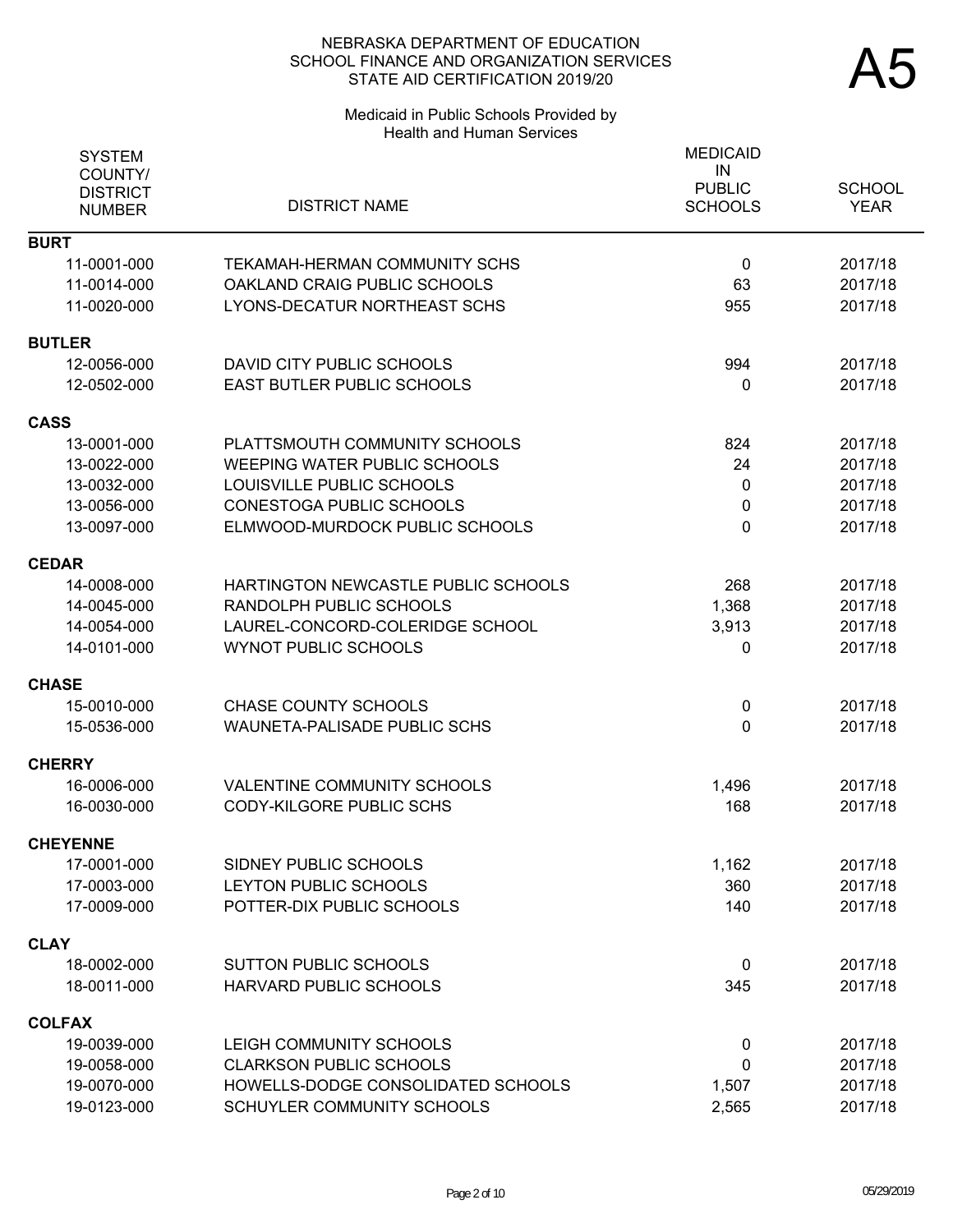# Medicaid in Public Schools Provided by Health and Human Services

| <b>SYSTEM</b><br>COUNTY/<br><b>DISTRICT</b><br><b>NUMBER</b> | <b>DISTRICT NAME</b>             | <b>MEDICAID</b><br>IN<br><b>PUBLIC</b><br><b>SCHOOLS</b> | <b>SCHOOL</b><br><b>YEAR</b> |
|--------------------------------------------------------------|----------------------------------|----------------------------------------------------------|------------------------------|
| <b>CUMING</b>                                                |                                  |                                                          |                              |
| 20-0001-000                                                  | <b>WEST POINT PUBLIC SCHOOLS</b> | 2,209                                                    | 2017/18                      |
| 20-0020-000                                                  | BANCROFT-ROSALIE COMM SCHOOLS    | (51)                                                     | 2017/18                      |
| 20-0030-000                                                  | WISNER-PILGER PUBLIC SCHOOLS     | 0                                                        | 2017/18                      |
| <b>CUSTER</b>                                                |                                  |                                                          |                              |
| 21-0015-000                                                  | ANSELMO-MERNA PUBLIC SCHOOLS     | 158                                                      | 2017/18                      |
| 21-0025-000                                                  | <b>BROKEN BOW PUBLIC SCHOOLS</b> | 1,491                                                    | 2017/18                      |
| 21-0044-000                                                  | ANSLEY PUBLIC SCHOOLS            | 318                                                      | 2017/18                      |
| 21-0084-000                                                  | SARGENT PUBLIC SCHOOLS           | 2,427                                                    | 2017/18                      |
| 21-0089-000                                                  | ARNOLD PUBLIC SCHOOLS            | 120                                                      | 2017/18                      |
| 21-0180-000                                                  | CALLAWAY PUBLIC SCHOOLS          | 217                                                      | 2017/18                      |
| <b>DAKOTA</b>                                                |                                  |                                                          |                              |
| 22-0011-000                                                  | SO SIOUX CITY COMMUNITY SCHS     | 1,475                                                    | 2017/18                      |
| 22-0031-000                                                  | HOMER COMMUNITY SCHOOLS          | 0                                                        | 2017/18                      |
| <b>DAWES</b>                                                 |                                  |                                                          |                              |
| 23-0002-000                                                  | <b>CHADRON PUBLIC SCHOOLS</b>    | 1,271                                                    | 2017/18                      |
| 23-0071-000                                                  | <b>CRAWFORD PUBLIC SCHOOLS</b>   | 265                                                      | 2017/18                      |
| <b>DAWSON</b>                                                |                                  |                                                          |                              |
| 24-0001-000                                                  | LEXINGTON PUBLIC SCHOOLS         | 2,614                                                    | 2017/18                      |
| 24-0004-000                                                  | <b>OVERTON PUBLIC SCHOOLS</b>    | 104                                                      | 2017/18                      |
| 24-0011-000                                                  | <b>COZAD COMMUNITY SCHOOLS</b>   | 1,786                                                    | 2017/18                      |
| 24-0020-000                                                  | <b>GOTHENBURG PUBLIC SCHOOLS</b> | 0                                                        | 2017/18                      |
| 24-0101-000                                                  | SUMNER-EDDYVILLE-MILLER SCHS     | 122                                                      | 2017/18                      |
| <b>DEUEL</b>                                                 |                                  |                                                          |                              |
| 25-0025-000                                                  | <b>CREEK VALLEY SCHOOLS</b>      | 814                                                      | 2017/18                      |
| 25-0095-000                                                  | SOUTH PLATTE PUBLIC SCHOOLS      | 597                                                      | 2017/18                      |
| <b>DIXON</b>                                                 |                                  |                                                          |                              |
| 26-0001-000                                                  | PONCA PUBLIC SCHOOLS             | 0                                                        | 2017/18                      |
| 26-0070-000                                                  | ALLEN CONSOLIDATED SCHOOLS       | 0                                                        | 2017/18                      |
| 26-0561-000                                                  | EMERSON-HUBBARD PUBLIC SCHOOLS   | 0                                                        | 2017/18                      |
| <b>DODGE</b>                                                 |                                  |                                                          |                              |
| 27-0001-000                                                  | <b>FREMONT PUBLIC SCHOOLS</b>    | 58,882                                                   | 2017/18                      |
| 27-0062-000                                                  | SCRIBNER-SNYDER COMMUNITY SCHS   | 0                                                        | 2017/18                      |
| 27-0594-000                                                  | <b>LOGAN VIEW PUBLIC SCHOOLS</b> | 841                                                      | 2017/18                      |
| 27-0595-000                                                  | NORTH BEND CENTRAL PUBLIC SCHS   | 394                                                      | 2017/18                      |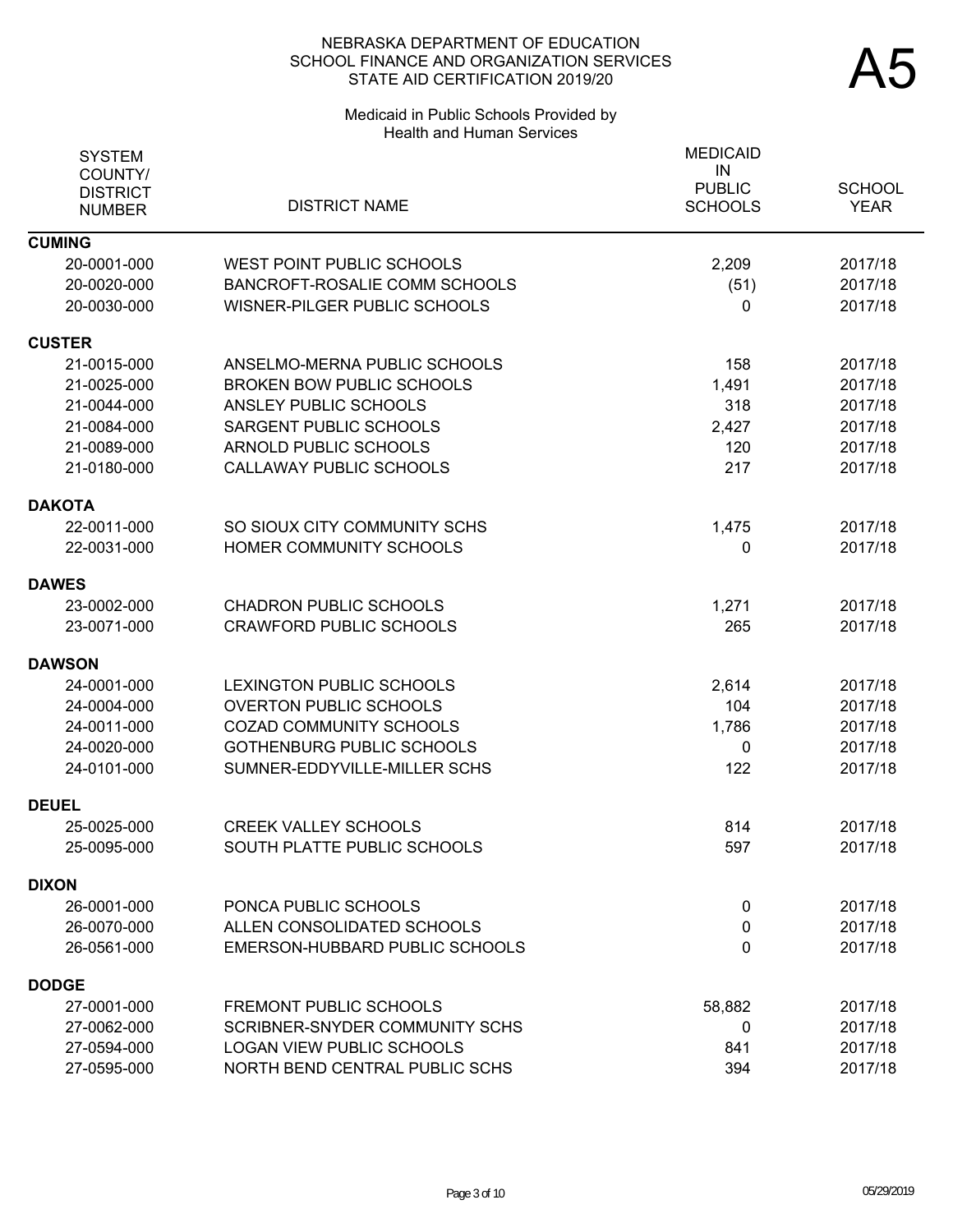# Medicaid in Public Schools Provided by Health and Human Services

| <b>SYSTEM</b><br>COUNTY/<br><b>DISTRICT</b><br><b>NUMBER</b> | <b>DISTRICT NAME</b>              | <b>MEDICAID</b><br>IN<br><b>PUBLIC</b><br><b>SCHOOLS</b> | <b>SCHOOL</b><br><b>YEAR</b> |
|--------------------------------------------------------------|-----------------------------------|----------------------------------------------------------|------------------------------|
| <b>DOUGLAS</b>                                               |                                   |                                                          |                              |
| 28-0001-000                                                  | <b>OMAHA PUBLIC SCHOOLS</b>       | 61,192                                                   | 2017/18                      |
| 28-0010-000                                                  | ELKHORN PUBLIC SCHOOLS            | 199                                                      | 2017/18                      |
| 28-0015-000                                                  | DOUGLAS CO WEST COMMUNITY SCHS    | 0                                                        | 2017/18                      |
| 28-0017-000                                                  | MILLARD PUBLIC SCHOOLS            | 0                                                        | 2017/18                      |
| 28-0054-000                                                  | <b>RALSTON PUBLIC SCHOOLS</b>     | 2,100                                                    | 2017/18                      |
| 28-0059-000                                                  | BENNINGTON PUBLIC SCHOOLS         | 0                                                        | 2017/18                      |
| 28-0066-000                                                  | <b>WESTSIDE COMMUNITY SCHOOLS</b> | 2,165                                                    | 2017/18                      |
| <b>DUNDY</b>                                                 |                                   |                                                          |                              |
| 29-0117-000                                                  | DUNDY CO STRATTON PUBLIC SCHS     | 0                                                        | 2017/18                      |
| <b>FILLMORE</b>                                              |                                   |                                                          |                              |
| 30-0001-000                                                  | EXETER-MILLIGAN PUBLIC SCHOOLS    | 0                                                        | 2017/18                      |
| 30-0025-000                                                  | FILLMORE CENTRAL PUBLIC SCHS      | 9,754                                                    | 2017/18                      |
| 30-0054-000                                                  | SHICKLEY PUBLIC SCHOOLS           | 222                                                      | 2017/18                      |
| FRANKLIN                                                     |                                   |                                                          |                              |
| 31-0506-000                                                  | <b>FRANKLIN PUBLIC SCHOOLS</b>    | 1,460                                                    | 2017/18                      |
| <b>FRONTIER</b>                                              |                                   |                                                          |                              |
| 32-0046-000                                                  | MAYWOOD PUBLIC SCHOOLS            | 0                                                        | 2017/18                      |
| 32-0095-000                                                  | EUSTIS-FARNAM PUBLIC SCHOOLS      | 185                                                      | 2017/18                      |
| 32-0125-000                                                  | MEDICINE VALLEY PUBLIC SCHOOLS    | 316                                                      | 2017/18                      |
| <b>FURNAS</b>                                                |                                   |                                                          |                              |
| 33-0018-000                                                  | ARAPAHOE PUBLIC SCHOOLS           | 0                                                        | 2017/18                      |
| 33-0021-000                                                  | <b>CAMBRIDGE PUBLIC SCHOOLS</b>   | 0                                                        | 2017/18                      |
| 33-0540-000                                                  | SOUTHERN VALLEY SCHOOLS           | 1,268                                                    | 2017/18                      |
| <b>GAGE</b>                                                  |                                   |                                                          |                              |
| 34-0001-000                                                  | SOUTHERN SCHOOL DIST 1            | 80                                                       | 2017/18                      |
| 34-0015-000                                                  | <b>BEATRICE PUBLIC SCHOOLS</b>    | 43,824                                                   | 2017/18                      |
| 34-0034-000                                                  | <b>FREEMAN PUBLIC SCHOOLS</b>     | 60                                                       | 2017/18                      |
| 34-0100-000                                                  | DILLER-ODELL PUBLIC SCHOOLS       | 24                                                       | 2017/18                      |
| <b>GARDEN</b>                                                |                                   |                                                          |                              |
| 35-0001-000                                                  | <b>GARDEN COUNTY SCHOOLS</b>      | 1,726                                                    | 2017/18                      |
| <b>GARFIELD</b>                                              |                                   |                                                          |                              |
| 36-0100-000                                                  | <b>BURWELL PUBLIC SCHOOLS</b>     | 373                                                      | 2017/18                      |
| GOSPER                                                       |                                   |                                                          |                              |
| 37-0030-000                                                  | ELWOOD PUBLIC SCHOOLS             | 182                                                      | 2017/18                      |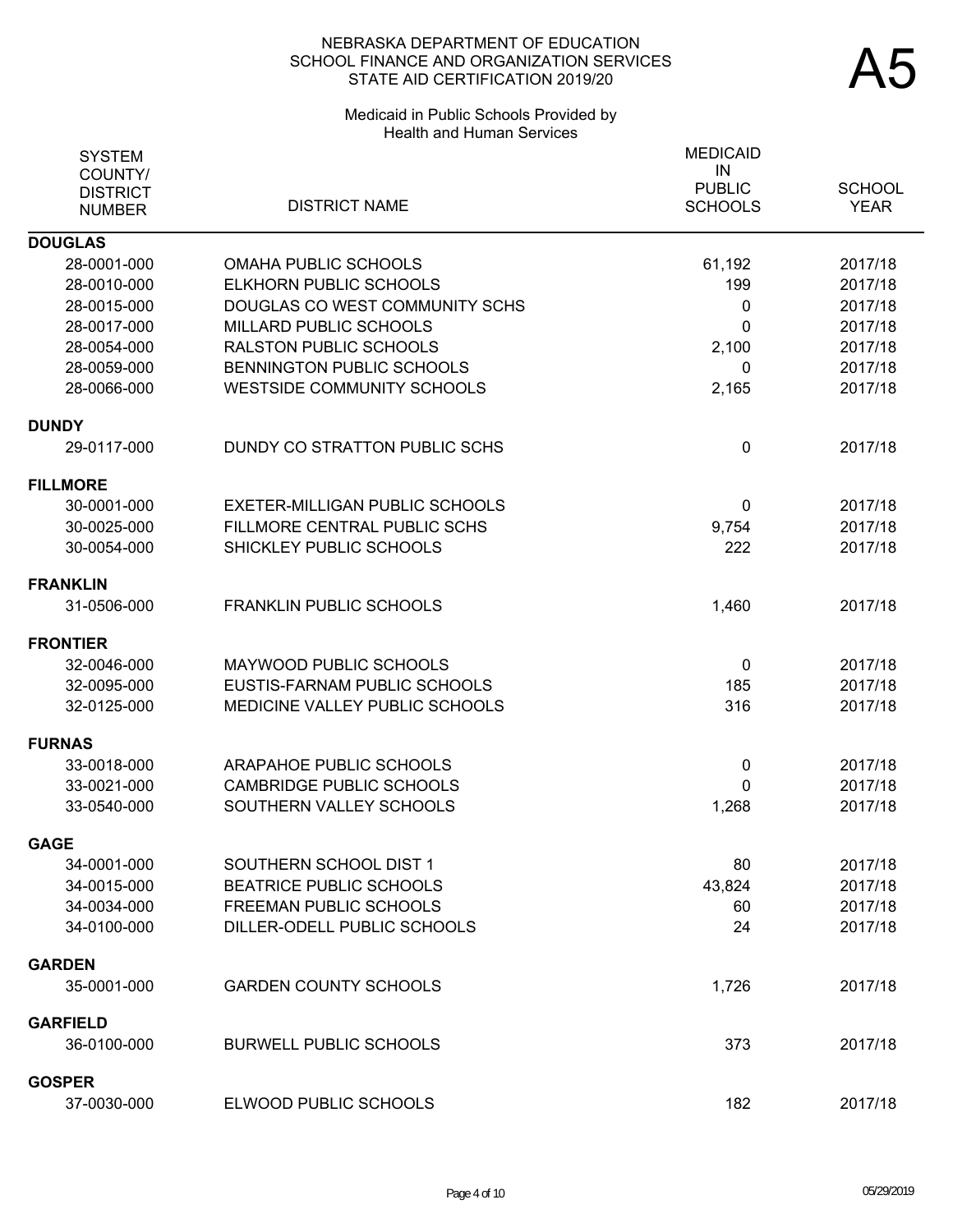#### Medicaid in Public Schools Provided by Health and Human Services

| <b>SYSTEM</b><br>COUNTY/<br><b>DISTRICT</b><br><b>NUMBER</b> | <b>DISTRICT NAME</b>               | <b>MEDICAID</b><br>IN<br><b>PUBLIC</b><br><b>SCHOOLS</b> | <b>SCHOOL</b><br><b>YEAR</b> |
|--------------------------------------------------------------|------------------------------------|----------------------------------------------------------|------------------------------|
| <b>GRANT</b>                                                 |                                    |                                                          |                              |
| 38-0011-000                                                  | <b>HYANNIS AREA SCHOOLS</b>        | 67                                                       | 2017/18                      |
| <b>GREELEY</b>                                               |                                    |                                                          |                              |
| 39-0060-000                                                  | CENTRAL VALLEY PUBLIC SCHOOLS      | 1,066                                                    | 2017/18                      |
| <b>HALL</b>                                                  |                                    |                                                          |                              |
| 40-0002-000                                                  | <b>GRAND ISLAND PUBLIC SCHOOLS</b> | 5,054                                                    | 2017/18                      |
| 40-0082-000                                                  | <b>NORTHWEST PUBLIC SCHOOLS</b>    | 897                                                      | 2017/18                      |
| 40-0083-000                                                  | WOOD RIVER RURAL SCHOOLS           | 222                                                      | 2017/18                      |
| 40-0126-000                                                  | DONIPHAN-TRUMBULL PUBLIC SCHS      | 0                                                        | 2017/18                      |
| <b>HAMILTON</b>                                              |                                    |                                                          |                              |
| 41-0002-000                                                  | <b>GILTNER PUBLIC SCHOOLS</b>      | 0                                                        | 2017/18                      |
| 41-0091-000                                                  | HAMPTON PUBLIC SCHOOLS             | 317                                                      | 2017/18                      |
| 41-0504-000                                                  | <b>AURORA PUBLIC SCHOOLS</b>       | 5,321                                                    | 2017/18                      |
| <b>HARLAN</b>                                                |                                    |                                                          |                              |
| 42-0002-000                                                  | ALMA PUBLIC SCHOOLS                | 430                                                      | 2017/18                      |
| <b>HAYES</b>                                                 |                                    |                                                          |                              |
| 43-0079-000                                                  | HAYES CENTER PUBLIC SCHOOLS        | 27                                                       | 2017/18                      |
| <b>HITCHCOCK</b>                                             |                                    |                                                          |                              |
| 44-0070-000                                                  | HITCHCOCK CO SCH SYSTEM            | 0                                                        | 2017/18                      |
| <b>HOLT</b>                                                  |                                    |                                                          |                              |
| 45-0007-000                                                  | O'NEILL PUBLIC SCHOOLS             | 4,241                                                    | 2017/18                      |
| 45-0029-000                                                  | <b>EWING PUBLIC SCHOOLS</b>        | 3,214                                                    | 2017/18                      |
| 45-0044-000                                                  | <b>STUART PUBLIC SCHOOLS</b>       | 375                                                      | 2017/18                      |
| 45-0137-000                                                  | <b>CHAMBERS PUBLIC SCHOOLS</b>     | 993                                                      | 2017/18                      |
| 45-0239-000                                                  | WEST HOLT PUBLIC SCHOOLS           | 4,848                                                    | 2017/18                      |
| <b>HOOKER</b>                                                |                                    |                                                          |                              |
| 46-0001-000                                                  | MULLEN PUBLIC SCHOOLS              | 243                                                      | 2017/18                      |
| <b>HOWARD</b>                                                |                                    |                                                          |                              |
| 47-0001-000                                                  | ST PAUL PUBLIC SCHOOLS             | 396                                                      | 2017/18                      |
| 47-0100-000                                                  | <b>CENTURA PUBLIC SCHOOLS</b>      | 120                                                      | 2017/18                      |
| 47-0103-000                                                  | ELBA PUBLIC SCHOOLS                | 0                                                        | 2017/18                      |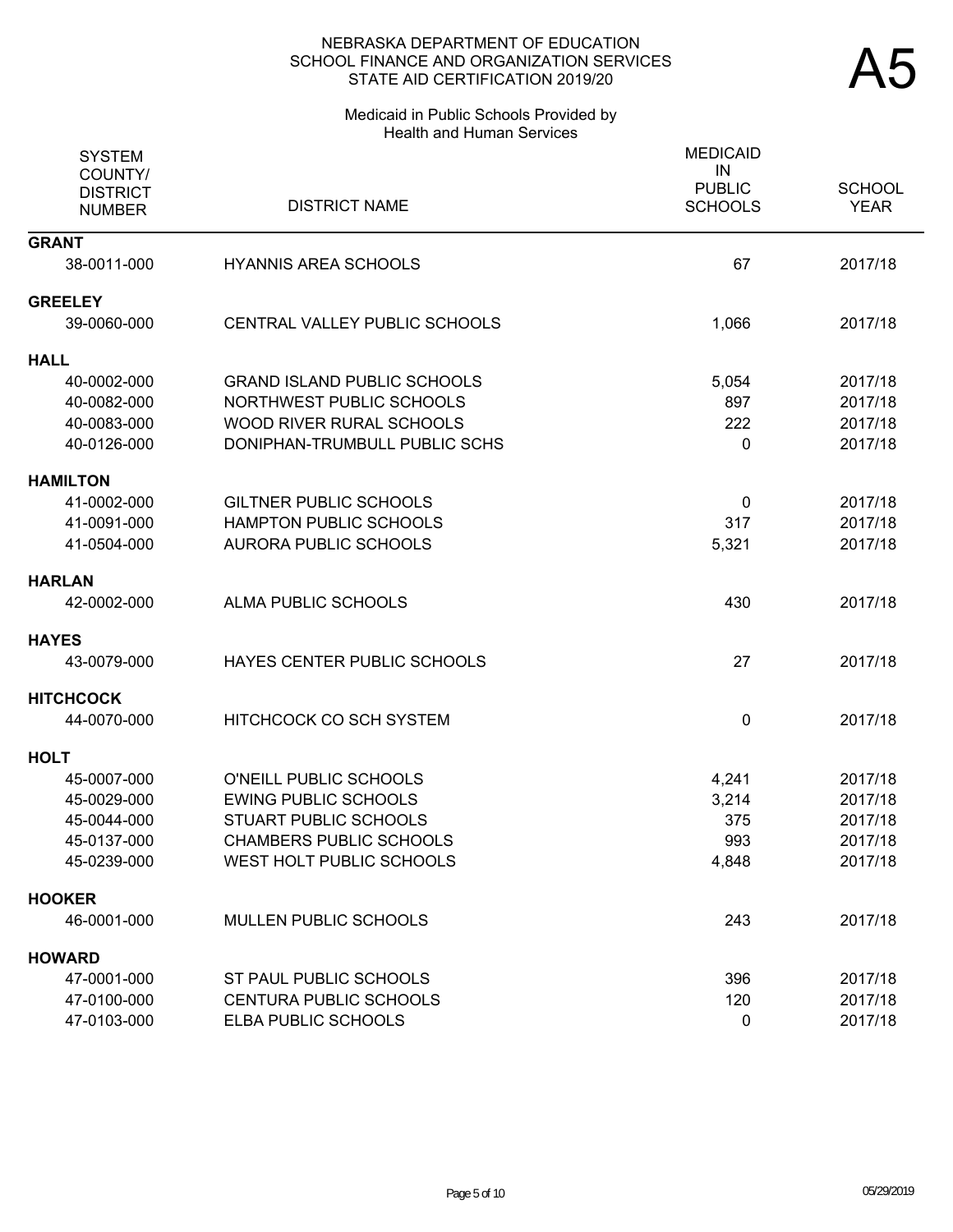# Medicaid in Public Schools Provided by Health and Human Services

| <b>SYSTEM</b><br>COUNTY/<br><b>DISTRICT</b><br><b>NUMBER</b> | <b>DISTRICT NAME</b>                      | <b>MEDICAID</b><br>IN<br><b>PUBLIC</b><br><b>SCHOOLS</b> | <b>SCHOOL</b><br><b>YEAR</b> |
|--------------------------------------------------------------|-------------------------------------------|----------------------------------------------------------|------------------------------|
| <b>JEFFERSON</b>                                             |                                           |                                                          |                              |
| 48-0008-000                                                  | <b>FAIRBURY PUBLIC SCHOOLS</b>            | 334                                                      | 2017/18                      |
| 48-0300-000                                                  | TRI COUNTY PUBLIC SCHOOLS                 | 358                                                      | 2017/18                      |
| 48-0303-000                                                  | <b>MERIDIAN PUBLIC SCHOOLS</b>            | 79                                                       | 2017/18                      |
| <b>JOHNSON</b>                                               |                                           |                                                          |                              |
| 49-0033-000                                                  | <b>STERLING PUBLIC SCHOOLS</b>            | 0                                                        | 2017/18                      |
| 49-0050-000                                                  | JOHNSON CO CENTRAL PUBLIC SCHS            | 0                                                        | 2017/18                      |
| <b>KEARNEY</b>                                               |                                           |                                                          |                              |
| 50-0001-000                                                  | WILCOX-HILDRETH PUBLIC SCHOOLS            | 442                                                      | 2017/18                      |
| 50-0501-000                                                  | <b>AXTELL COMMUNITY SCHOOLS</b>           | 535                                                      | 2017/18                      |
| 50-0503-000                                                  | MINDEN PUBLIC SCHOOLS                     | 102                                                      | 2017/18                      |
| <b>KEITH</b>                                                 |                                           |                                                          |                              |
| 51-0001-000                                                  | OGALLALA PUBLIC SCHOOLS                   | 5,557                                                    | 2017/18                      |
| 51-0006-000                                                  | PAXTON CONSOLIDATED SCHOOLS               | 420                                                      | 2017/18                      |
| KEYA PAHA                                                    |                                           |                                                          |                              |
| 52-0100-000                                                  | <b>KEYA PAHA COUNTY SCHOOLS</b>           | 0                                                        | 2017/18                      |
| KIMBALL                                                      |                                           |                                                          |                              |
| 53-0001-000                                                  | KIMBALL PUBLIC SCHOOLS                    | 490                                                      | 2017/18                      |
| <b>KNOX</b>                                                  |                                           |                                                          |                              |
| 54-0013-000                                                  | <b>CREIGHTON COMMUNITY PUBLIC SCHOOLS</b> | 0                                                        | 2017/18                      |
| 54-0096-000                                                  | <b>CROFTON COMMUNITY SCHOOLS</b>          | 220                                                      | 2017/18                      |
| 54-0501-000                                                  | NIOBRARA PUBLIC SCHOOLS                   | 1,544                                                    | 2017/18                      |
| 54-0505-000                                                  | SANTEE COMMUNITY SCHOOLS                  | 0                                                        | 2017/18                      |
| 54-0576-000                                                  | <b>WAUSA PUBLIC SCHOOLS</b>               | 0                                                        | 2017/18                      |
| 54-0586-000                                                  | <b>BLOOMFIELD COMMUNITY SCHOOLS</b>       | 2,002                                                    | 2017/18                      |
| <b>LANCASTER</b>                                             |                                           |                                                          |                              |
| 55-0001-000                                                  | LINCOLN PUBLIC SCHOOLS                    | 23,560                                                   | 2017/18                      |
| 55-0145-000                                                  | <b>WAVERLY SCHOOL DISTRICT 145</b>        | 117                                                      | 2017/18                      |
| 55-0148-000                                                  | MALCOLM PUBLIC SCHOOLS                    | 0                                                        | 2017/18                      |
| 55-0160-000                                                  | NORRIS SCHOOL DIST 160                    | 230                                                      | 2017/18                      |
| 55-0161-000                                                  | RAYMOND CENTRAL PUBLIC SCHOOLS            | 0                                                        | 2017/18                      |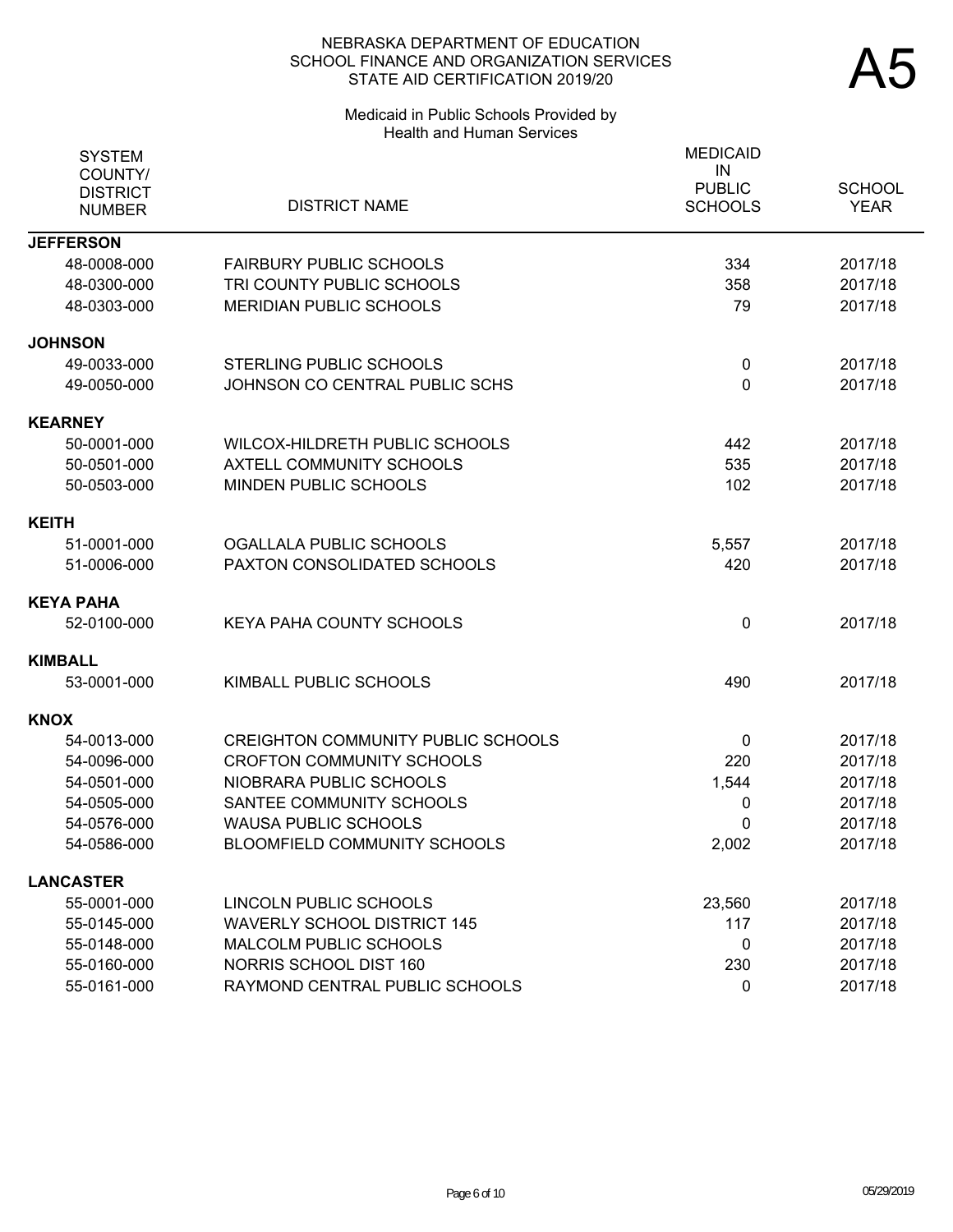## Medicaid in Public Schools Provided by Health and Human Services

| <b>SYSTEM</b><br>COUNTY/         |                                     | <b>MEDICAID</b><br>IN           |                              |
|----------------------------------|-------------------------------------|---------------------------------|------------------------------|
| <b>DISTRICT</b><br><b>NUMBER</b> | <b>DISTRICT NAME</b>                | <b>PUBLIC</b><br><b>SCHOOLS</b> | <b>SCHOOL</b><br><b>YEAR</b> |
| <b>LINCOLN</b>                   |                                     |                                 |                              |
| 56-0001-000                      | NORTH PLATTE PUBLIC SCHOOLS         | 7,917                           | 2017/18                      |
| 56-0006-000                      | <b>BRADY PUBLIC SCHOOLS</b>         | 0                               | 2017/18                      |
| 56-0007-000                      | <b>MAXWELL PUBLIC SCHOOLS</b>       | 0                               | 2017/18                      |
| 56-0037-000                      | HERSHEY PUBLIC SCHOOLS              | 74                              | 2017/18                      |
| 56-0055-000                      | SUTHERLAND PUBLIC SCHOOLS           | $\mathbf{0}$                    | 2017/18                      |
| 56-0565-000                      | <b>WALLACE PUBLIC SCH DIST 65 R</b> | 158                             | 2017/18                      |
| <b>LOGAN</b>                     |                                     |                                 |                              |
| 57-0501-000                      | STAPLETON PUBLIC SCHOOLS            | $\mathbf 0$                     | 2017/18                      |
| <b>LOUP</b>                      |                                     |                                 |                              |
| 58-0025-000                      | LOUP COUNTY PUBLIC SCHOOLS          | $\mathbf{0}$                    | 2017/18                      |
| <b>MADISON</b>                   |                                     |                                 |                              |
| 59-0001-000                      | <b>MADISON PUBLIC SCHOOLS</b>       | 4,551                           | 2017/18                      |
| 59-0002-000                      | NORFOLK PUBLIC SCHOOLS              | 1,795                           | 2017/18                      |
| 59-0005-000                      | BATTLE CREEK PUBLIC SCHOOLS         | 434                             | 2017/18                      |
| 59-0013-000                      | NEWMAN GROVE PUBLIC SCHOOLS         | 617                             | 2017/18                      |
| 59-0080-000                      | ELKHORN VALLEY SCHOOLS              | 1,712                           | 2017/18                      |
| <b>MCPHERSON</b>                 |                                     |                                 |                              |
| 60-0090-000                      | MC PHERSON COUNTY SCHOOLS           | $\mathbf 0$                     | 2017/18                      |
| <b>MERRICK</b>                   |                                     |                                 |                              |
| 61-0004-000                      | CENTRAL CITY PUBLIC SCHOOLS         | 363                             | 2017/18                      |
| 61-0049-000                      | <b>PALMER PUBLIC SCHOOLS</b>        | 0                               | 2017/18                      |
| <b>MORRILL</b>                   |                                     |                                 |                              |
| 62-0021-000                      | <b>BAYARD PUBLIC SCHOOLS</b>        | 281                             | 2017/18                      |
| 62-0063-000                      | <b>BRIDGEPORT PUBLIC SCHOOLS</b>    | 783                             | 2017/18                      |
| <b>NANCE</b>                     |                                     |                                 |                              |
| 63-0001-000                      | <b>FULLERTON PUBLIC SCHOOLS</b>     | $\mathbf 0$                     | 2017/18                      |
| 63-0030-000                      | TWIN RIVER PUBLIC SCHOOLS           | 0                               | 2017/18                      |
| NEMAHA                           |                                     |                                 |                              |
| 64-0023-000                      | JOHNSON-BROCK PUBLIC SCHOOLS        | 36                              | 2017/18                      |
| 64-0029-000                      | <b>AUBURN PUBLIC SCHOOLS</b>        | 3,715                           | 2017/18                      |
| <b>NUCKOLLS</b>                  |                                     |                                 |                              |
| 65-0011-000                      | SUPERIOR PUBLIC SCHOOLS             | 2,294                           | 2017/18                      |
| 65-2005-000                      | SOUTH CENTRAL NEBRASKA UNIFIED 5    | 3,087                           | 2017/18                      |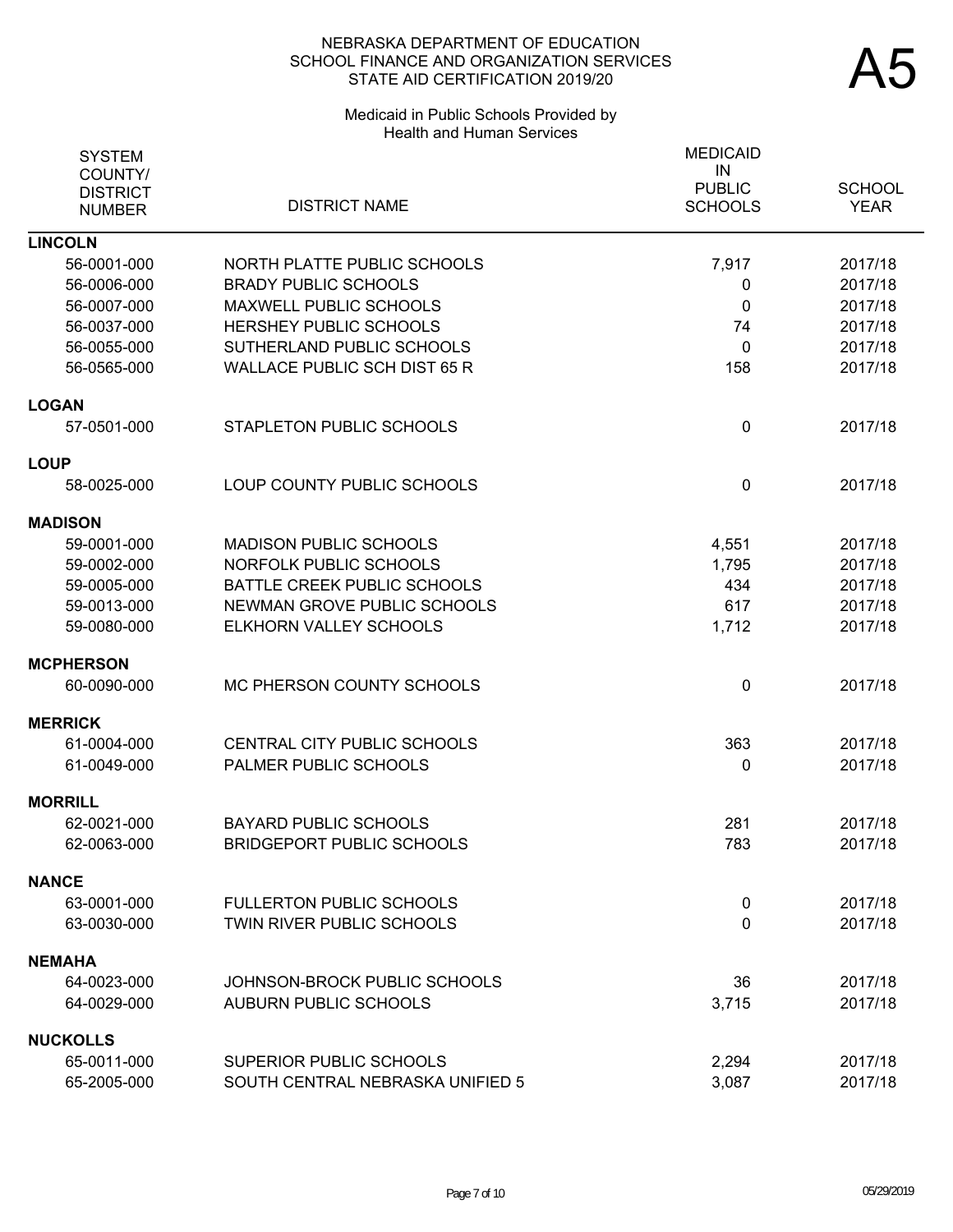# Medicaid in Public Schools Provided by Health and Human Services

| <b>SYSTEM</b><br>COUNTY/<br><b>DISTRICT</b><br><b>NUMBER</b> | <b>DISTRICT NAME</b>                  | <b>MEDICAID</b><br>IN<br><b>PUBLIC</b><br><b>SCHOOLS</b> | <b>SCHOOL</b><br><b>YEAR</b> |
|--------------------------------------------------------------|---------------------------------------|----------------------------------------------------------|------------------------------|
| <b>OTOE</b>                                                  |                                       |                                                          |                              |
| 66-0027-000                                                  | SYRACUSE-DUNBAR-AVOCA SCHOOLS         | 476                                                      | 2017/18                      |
| 66-0111-000                                                  | NEBRASKA CITY PUBLIC SCHOOLS          | 6,302                                                    | 2017/18                      |
| 66-0501-000                                                  | PALMYRA DISTRICT OR 1                 | $\mathbf{0}$                                             | 2017/18                      |
| <b>PAWNEE</b>                                                |                                       |                                                          |                              |
| 67-0001-000                                                  | PAWNEE CITY PUBLIC SCHOOLS            | $\mathbf 0$                                              | 2017/18                      |
| 67-0069-000                                                  | LEWISTON CONSOLIDATED SCHOOLS         | $\mathbf 0$                                              | 2017/18                      |
| <b>PERKINS</b>                                               |                                       |                                                          |                              |
| 68-0020-000                                                  | PERKINS COUNTY SCHOOLS                | 24                                                       | 2017/18                      |
| <b>PHELPS</b>                                                |                                       |                                                          |                              |
| 69-0044-000                                                  | HOLDREGE PUBLIC SCHOOLS               | 1,320                                                    | 2017/18                      |
| 69-0054-000                                                  | BERTRAND PUBLIC SCHOOLS               | 416                                                      | 2017/18                      |
| 69-0055-000                                                  | <b>LOOMIS PUBLIC SCHOOLS</b>          | 182                                                      | 2017/18                      |
| <b>PIERCE</b>                                                |                                       |                                                          |                              |
| 70-0002-000                                                  | PIERCE PUBLIC SCHOOLS                 | 3,052                                                    | 2017/18                      |
| 70-0005-000                                                  | PLAINVIEW PUBLIC SCHOOLS              | 5,590                                                    | 2017/18                      |
| 70-0542-000                                                  | OSMOND COMMUNITY SCHOOLS              | 1,877                                                    | 2017/18                      |
| <b>PLATTE</b>                                                |                                       |                                                          |                              |
| 71-0001-000                                                  | <b>COLUMBUS PUBLIC SCHOOLS</b>        | 700                                                      | 2017/18                      |
| 71-0005-000                                                  | LAKEVIEW COMMUNITY SCHOOLS            | 302                                                      | 2017/18                      |
| 71-0067-000                                                  | HUMPHREY PUBLIC SCHOOLS               | 0                                                        | 2017/18                      |
| <b>POLK</b>                                                  |                                       |                                                          |                              |
| 72-0015-000                                                  | <b>CROSS COUNTY COMMUNITY SCHOOLS</b> | 0                                                        | 2017/18                      |
| 72-0019-000                                                  | OSCEOLA PUBLIC SCHOOLS                | 0                                                        | 2017/18                      |
| 72-0032-000                                                  | SHELBY - RISING CITY PUBLIC SCHOOLS   | $\mathbf 0$                                              | 2017/18                      |
| 72-0075-000                                                  | HIGH PLAINS COMMUNITY SCHOOLS         | 497                                                      | 2017/18                      |
| <b>RED WILLOW</b>                                            |                                       |                                                          |                              |
| 73-0017-000                                                  | MC COOK PUBLIC SCHOOLS                | 759                                                      | 2017/18                      |
| 73-0179-000                                                  | SOUTHWEST PUBLIC SCHOOLS              | 2,269                                                    | 2017/18                      |
| <b>RICHARDSON</b>                                            |                                       |                                                          |                              |
| 74-0056-000                                                  | <b>FALLS CITY PUBLIC SCHOOLS</b>      | 1,039                                                    | 2017/18                      |
| 74-0070-000                                                  | HUMBOLDT TABLE ROCK STEINAUER         | 0                                                        | 2017/18                      |
| <b>ROCK</b>                                                  |                                       |                                                          |                              |
| 75-0100-000                                                  | ROCK COUNTY PUBLIC SCHOOLS            | $\mathbf 0$                                              | 2017/18                      |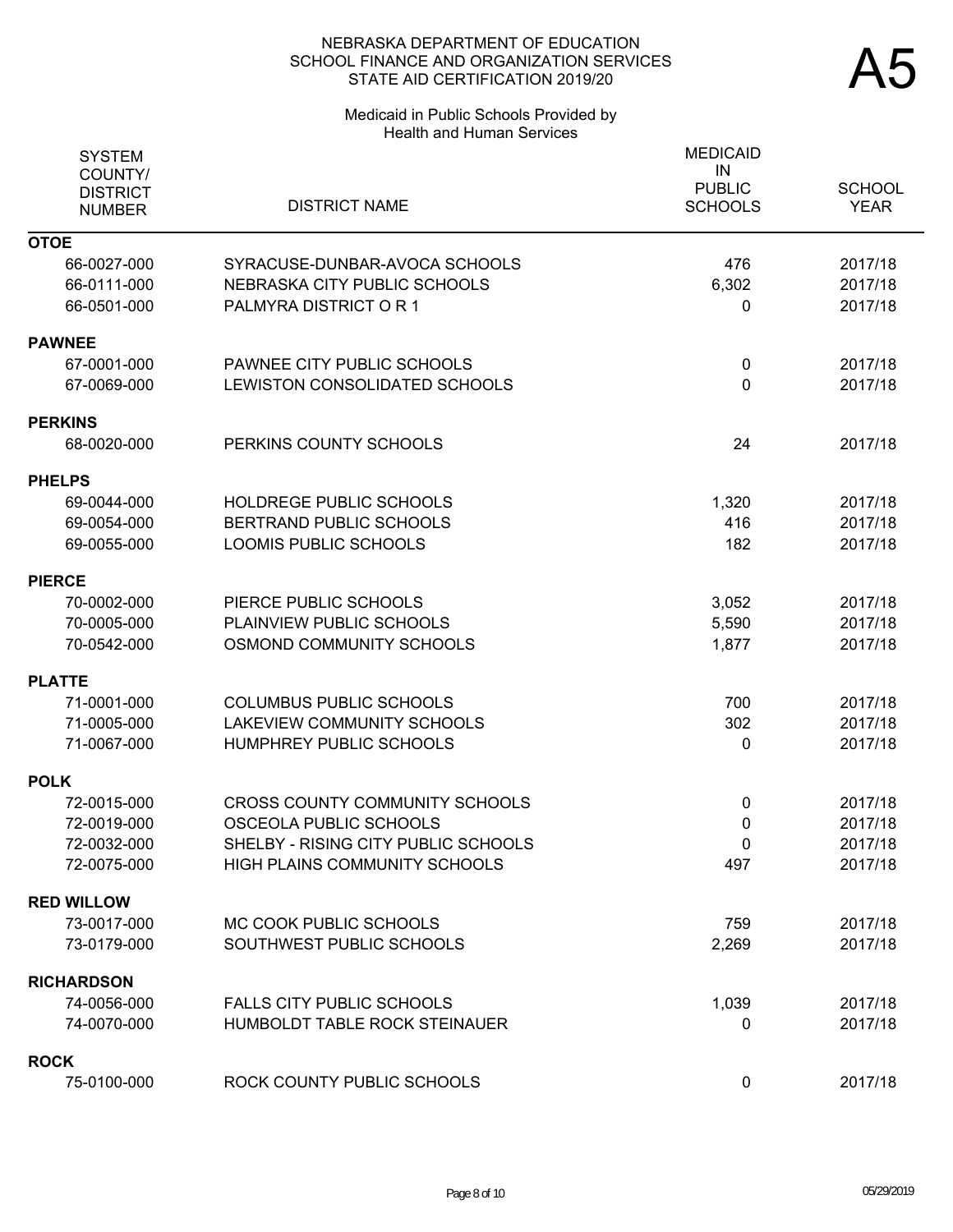#### Medicaid in Public Schools Provided by Health and Human Services

| <b>SYSTEM</b><br>COUNTY/<br><b>DISTRICT</b><br><b>NUMBER</b> | <b>DISTRICT NAME</b>                     | <b>MEDICAID</b><br>IN<br><b>PUBLIC</b><br><b>SCHOOLS</b> | <b>SCHOOL</b><br><b>YEAR</b> |
|--------------------------------------------------------------|------------------------------------------|----------------------------------------------------------|------------------------------|
| <b>SALINE</b>                                                |                                          |                                                          |                              |
| 76-0002-000                                                  | <b>CRETE PUBLIC SCHOOLS</b>              | 3,568                                                    | 2017/18                      |
| 76-0044-000                                                  | DORCHESTER PUBLIC SCHOOL                 | 0                                                        | 2017/18                      |
| 76-0068-000                                                  | <b>FRIEND PUBLIC SCHOOLS</b>             | 0                                                        | 2017/18                      |
| 76-0082-000                                                  | <b>WILBER-CLATONIA PUBLIC SCHOOLS</b>    | $\mathbf{0}$                                             | 2017/18                      |
| <b>SARPY</b>                                                 |                                          |                                                          |                              |
| 77-0001-000                                                  | BELLEVUE PUBLIC SCHOOLS                  | 75                                                       | 2017/18                      |
| 77-0027-000                                                  | PAPILLION LA VISTA COMMUNITY SCHOOLS     | $\mathbf 0$                                              | 2017/18                      |
| 77-0037-000                                                  | <b>GRETNA PUBLIC SCHOOLS</b>             | 330                                                      | 2017/18                      |
| 77-0046-000                                                  | SPRINGFIELD PLATTEVIEW COMMUNITY SCHOOLS | 0                                                        | 2017/18                      |
| <b>SAUNDERS</b>                                              |                                          |                                                          |                              |
| 78-0001-000                                                  | ASHLAND-GREENWOOD PUBLIC SCHS            | $\mathbf 0$                                              | 2017/18                      |
| 78-0009-000                                                  | YUTAN PUBLIC SCHOOLS                     | 266                                                      | 2017/18                      |
| 78-0039-000                                                  | <b>WAHOO PUBLIC SCHOOLS</b>              | $\mathbf{0}$                                             | 2017/18                      |
| 78-0072-000                                                  | <b>MEAD PUBLIC SCHOOLS</b>               | 58                                                       | 2017/18                      |
| 78-0107-000                                                  | CEDAR BLUFFS PUBLIC SCHOOLS              | 0                                                        | 2017/18                      |
| <b>SCOTTS BLUFF</b>                                          |                                          |                                                          |                              |
| 79-0002-000                                                  | MINATARE PUBLIC SCHOOLS                  | 522                                                      | 2017/18                      |
| 79-0011-000                                                  | MORRILL PUBLIC SCHOOLS                   | 685                                                      | 2017/18                      |
| 79-0016-000                                                  | <b>GERING PUBLIC SCHOOLS</b>             | 1,036                                                    | 2017/18                      |
| 79-0031-000                                                  | MITCHELL PUBLIC SCHOOLS                  | 836                                                      | 2017/18                      |
| 79-0032-000                                                  | SCOTTSBLUFF PUBLIC SCHOOLS               | 923                                                      | 2017/18                      |
| <b>SEWARD</b>                                                |                                          |                                                          |                              |
| 80-0005-000                                                  | MILFORD PUBLIC SCHOOLS                   | 712                                                      | 2017/18                      |
| 80-0009-000                                                  | SEWARD PUBLIC SCHOOLS                    | 45                                                       | 2017/18                      |
| 80-0567-000                                                  | CENTENNIAL PUBLIC SCHOOLS                | 271                                                      | 2017/18                      |
| <b>SHERIDAN</b>                                              |                                          |                                                          |                              |
| 81-0003-000                                                  | <b>HAY SPRINGS PUBLIC SCHOOLS</b>        | 107                                                      | 2017/18                      |
| 81-0010-000                                                  | <b>GORDON-RUSHVILLE PUBLIC SCHS</b>      | 2,465                                                    | 2017/18                      |
| SHERMAN                                                      |                                          |                                                          |                              |
| 82-0001-000                                                  | LOUP CITY PUBLIC SCHOOLS                 | $\mathbf 0$                                              | 2017/18                      |
| 82-0015-000                                                  | LITCHFIELD PUBLIC SCHOOLS                | 55                                                       | 2017/18                      |
|                                                              |                                          |                                                          |                              |
| SIOUX                                                        |                                          |                                                          |                              |
| 83-0500-000                                                  | SIOUX COUNTY PUBLIC SCHOOLS              | 40                                                       | 2017/18                      |
| <b>STANTON</b>                                               |                                          |                                                          |                              |
| 84-0003-000                                                  | STANTON COMMUNITY SCHOOLS                | 4,423                                                    | 2017/18                      |